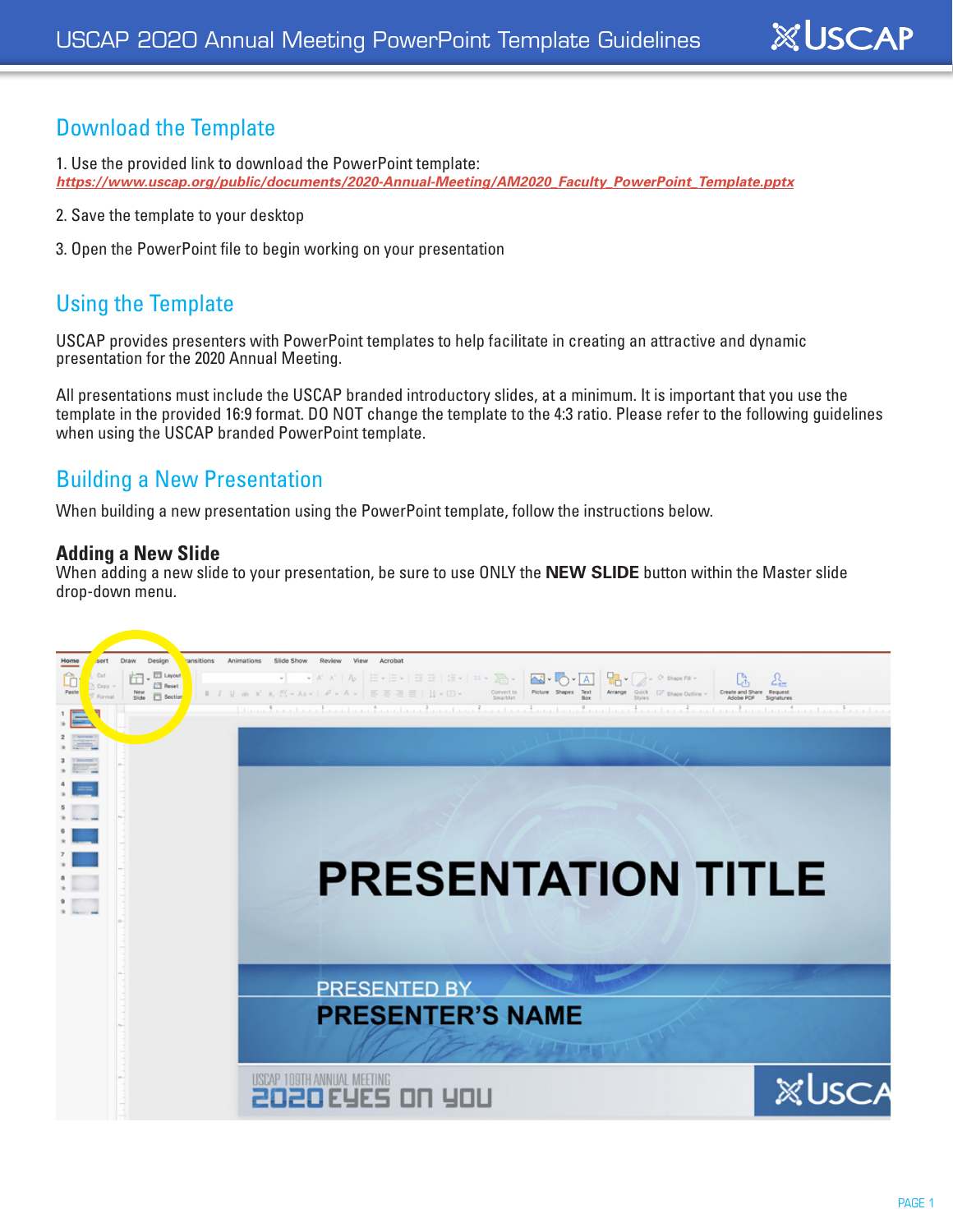Clicking this option will bring up a thumbnail view of all the specific slides created for your presentation. Select the slide that is appropriate for your content, whether it is a Title slide, content with bullet points or a simple photo - thumbnails are named accordingly.



### Fonts

A single font has been established for use within the template. This font is Arial. If you choose to use another font, USCAP urges the use of only sans-serif fonts (such as Helvetica) to maintain not only continuity, but readability as well.

# Colors

It is best to use colors that are within the template design. If you choose colors to highlight examples or text, be sure to choose a color that is readable and use that color consistently throughout your presentation for continuity.

**XUSCAP**